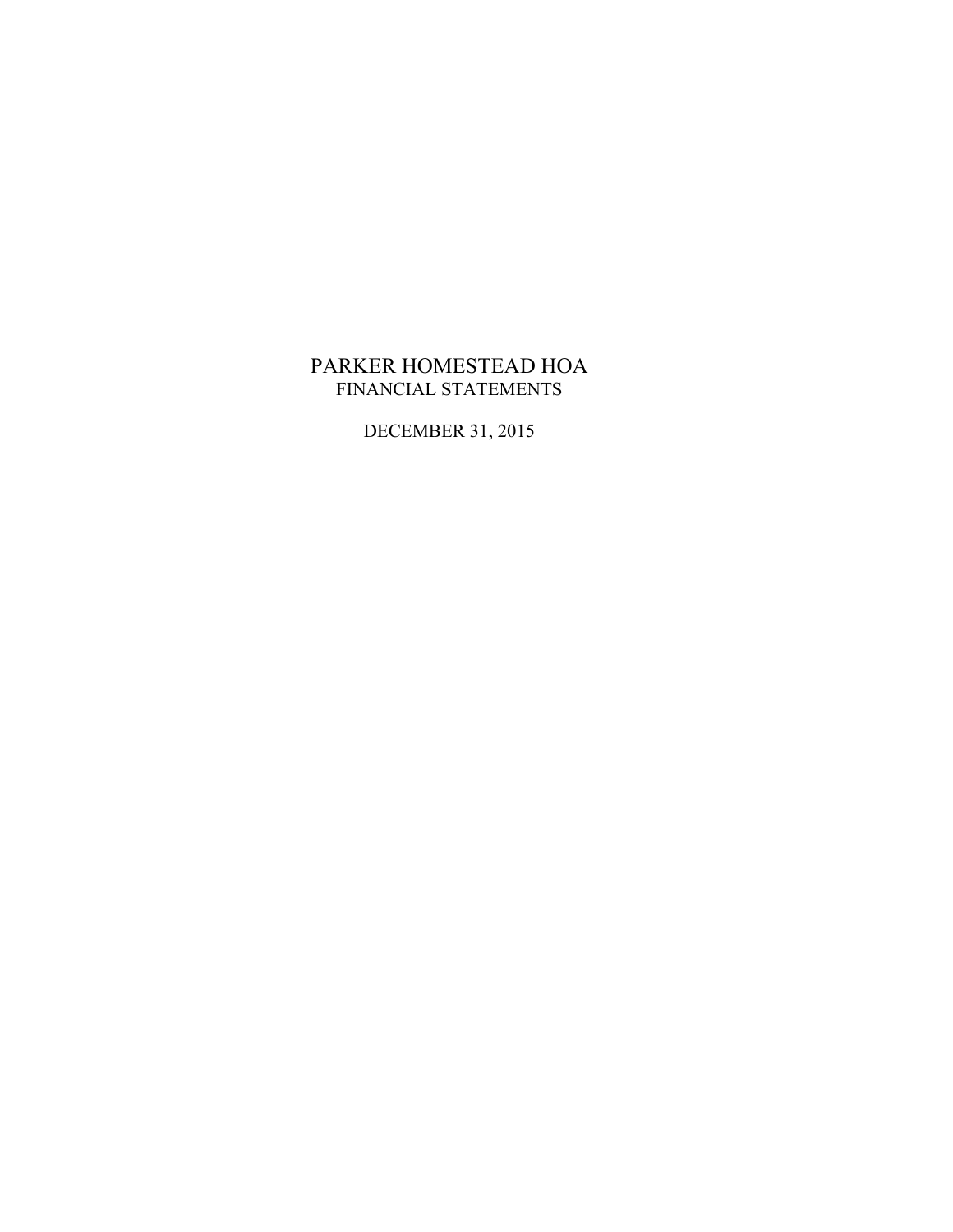

CliftonLarsonAllen LLP www.cliftonlarsonallen.com

#### **Accountant's Compilation Report**

Board of Directors Parker Homestead HOA Douglas County, Colorado

Management is responsible for the accompanying financial statements of Parker Homestead HOA, which comprise the balance sheet as of December 31, 2015, and the related statement of revenues, expenses, and changes in fund balances for the year then ended, for the general fund and replacement fund, in accordance with accounting principles generally accepted in the United States of America. We have performed a compilation engagement in accordance with Statements on Standards for Accounting and Review Services promulgated by the Accounting and Review Services Committee of the American Institute of Certified Public Accountants. We did not audit or review the financial statements nor were we required to perform any procedures to verify the accuracy or completeness of the information provided by management. Accordingly, we do not express an opinion, a conclusion, nor provide any form of assurance on these financial statements.

Management has elected to omit the statement of cash flows and substantially all of the disclosures required by accounting principles generally accepted in the United States of America. If the omitted statements and disclosures were included in the financial statements, they might influence the user's conclusions about the association's financial position, results of operations, and cash flows. Accordingly, these financial statements are not designed for those who are not informed about such matters.

Management has elected to omit certain required supplementary information about future major repairs and replacements that accounting principals generally accepted in the United States of America require to be presented to supplement the basic financial statements. Such missing information, although not a part of the basic financial statements, is required by the Financial Accounting Standards Board, who consider it to be an essential part of financial reporting for placing the basic financial statements in an appropriate operational, economic or historical context.

The supplementary information is presented for purposes of additional analysis and is not a required part of the basic financial statements. This information is the representation of management. The information was subject to our compilation engagement; however, we have not audited or reviewed the supplementary information and, accordingly, do not express an opinion, a conclusion, nor provide any form of assurance on the supplementary information.

We are not independent with respect to Parker Homestead HOA.

Clifton Larson allen 220

Greenwood Village, Colorado July 21, 2016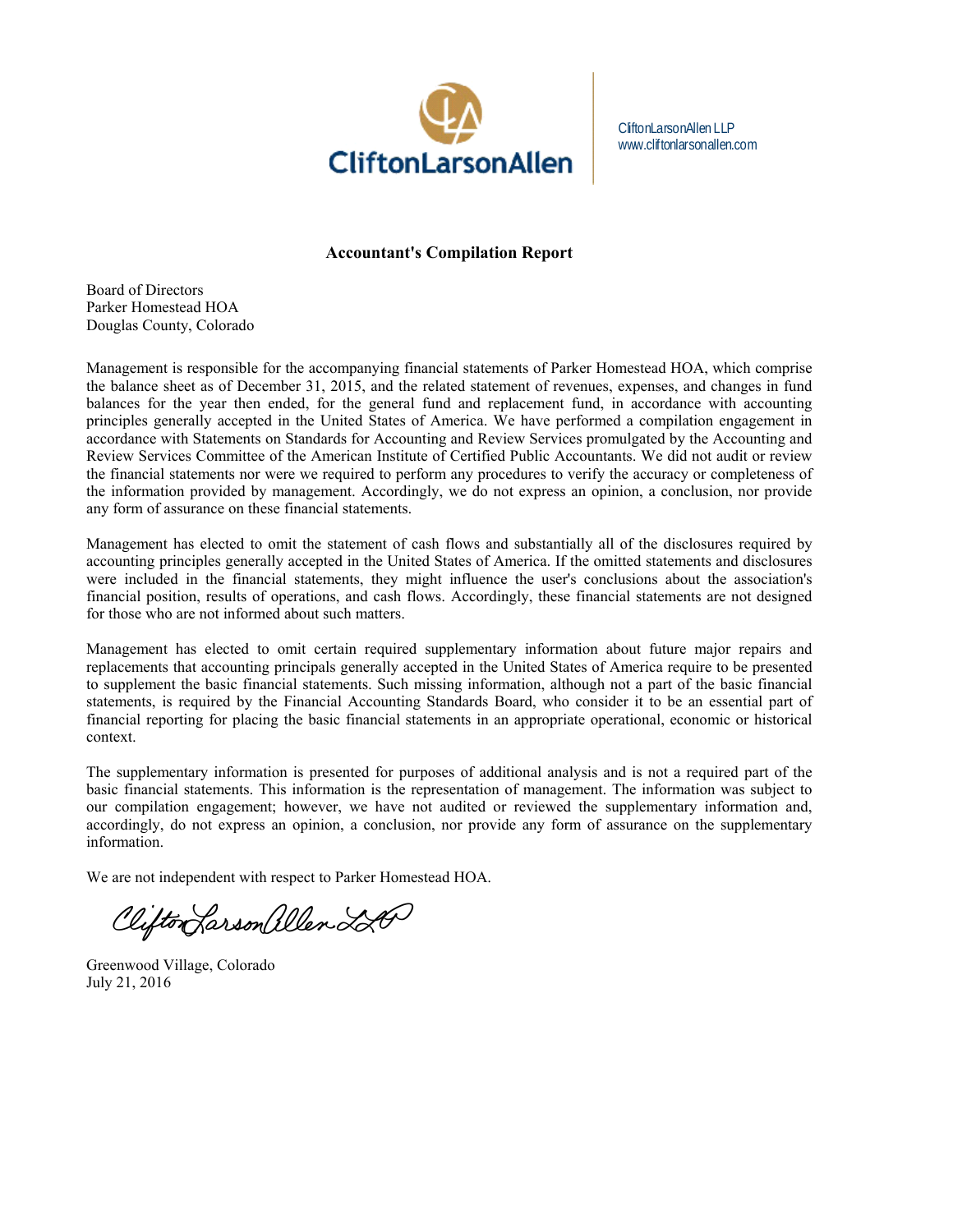# **PARKER HOMESTEAD HOA BALANCE SHEET DECEMBER 31, 2015**

|                                            |               | <b>General</b> |               | Replacement |    | <b>TOTAL</b> |  |
|--------------------------------------------|---------------|----------------|---------------|-------------|----|--------------|--|
| <b>ASSETS</b>                              |               |                |               |             |    |              |  |
| Checking                                   | \$            | 4,275          | <sup>\$</sup> |             | S  | 4,275        |  |
| Money Market                               |               | 1,000          |               |             |    | 1,000        |  |
| <b>TOTAL ASSETS</b>                        | \$            | 5,275          | \$            |             | S  | 5,275        |  |
| <b>LIABILITIES AND FUND BALANCES</b>       |               |                |               |             |    |              |  |
| <b>LIABILITIES</b>                         |               |                |               |             |    |              |  |
| Accounts payable                           | \$            | 3,236          | \$            |             | \$ | 3,236        |  |
| Total liabilities                          |               | 3,236          |               |             |    | 3,236        |  |
| <b>FUND BALANCES</b>                       |               |                |               |             |    |              |  |
| Unrestricted                               |               | 2,039          |               |             |    | 2,039        |  |
| Total fund balances                        |               | 2,039          |               |             |    | 2,039        |  |
| <b>TOTAL LIABILITIES AND FUND BALANCES</b> | <sup>\$</sup> | 5,275          | S             |             | S  | 5,275        |  |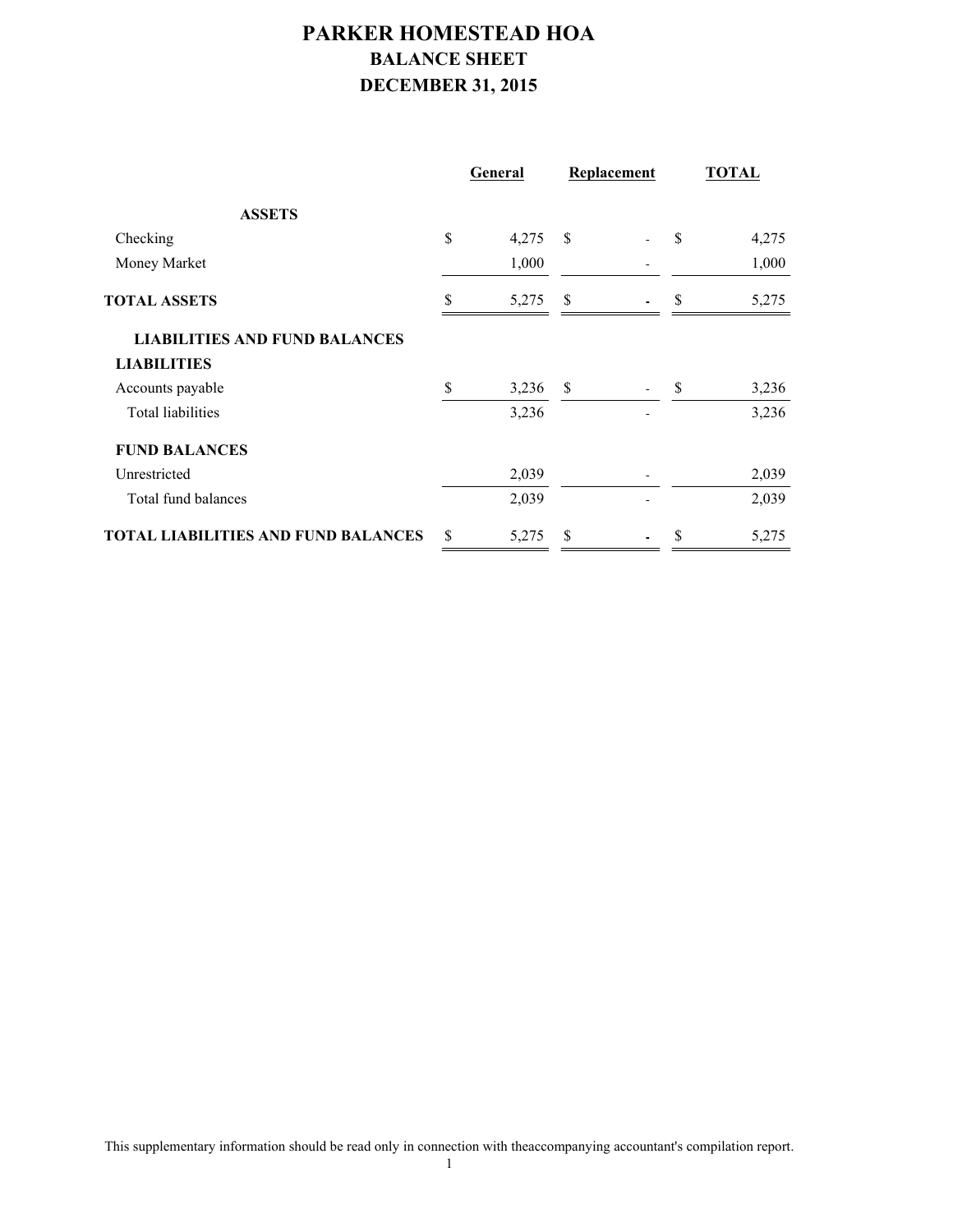## **PARKER HOMESTEAD HOA SCHEDULE OF REVENUES, EXPENDITURES AND CHANGES IN FUND BALANCE - BUDGET AND ACTUAL FOR THE TWELVE MONTHS ENDED DECEMBER 31, 2015**

#### **GENERAL FUND**

|                                                                      |    | <b>Annual</b><br><b>Budget</b> |              | <b>Year to Date</b><br><b>Actual</b> |              | <b>Variance</b> |  |
|----------------------------------------------------------------------|----|--------------------------------|--------------|--------------------------------------|--------------|-----------------|--|
| <b>REVENUES</b>                                                      |    |                                |              |                                      |              |                 |  |
| Miscellaneous                                                        | \$ | 100                            | $\mathbb{S}$ |                                      | $\mathbb{S}$ | (100)           |  |
| <b>HOA</b> assessments                                               |    | 7,707                          |              | 9,431                                |              | 1,724           |  |
| Total revenues                                                       |    | 7,807                          |              | 9,431                                |              | 1,624           |  |
| <b>EXPENDITURES</b>                                                  |    |                                |              |                                      |              |                 |  |
| General and administrative                                           |    |                                |              |                                      |              |                 |  |
| Accounting                                                           |    | 3,800                          |              | 343                                  |              | 3,457           |  |
| Trash and recycling                                                  |    |                                |              | 1,074                                |              | (1,074)         |  |
| <b>Utilities</b>                                                     |    |                                |              | 506                                  |              | (506)           |  |
| Insurance and bonds                                                  |    | 4,000                          |              | 1,614                                |              | 2,386           |  |
| HOA management                                                       |    | 3,800                          |              | 7,118                                |              | (3,318)         |  |
| <b>Billing</b>                                                       |    | 3,800                          |              | 1,328                                |              | 2,472           |  |
| Snow removal                                                         |    | 3,000                          |              |                                      |              | 3,000           |  |
| Legal services                                                       |    | 1,000                          |              |                                      |              | 1,000           |  |
| Landscape maintenance                                                |    | 10,000                         |              |                                      |              | 10,000          |  |
| Miscellaneous                                                        |    |                                |              | 81                                   |              | (81)            |  |
| Contingency                                                          |    | 3,000                          |              |                                      |              | 3,000           |  |
| Total expenditures                                                   |    | 32,400                         |              | 12,064                               |              | 20,336          |  |
| <b>EXCESS OF REVENUES OVER</b><br>(UNDER) EXPENDITURES               |    | (24, 593)                      |              | (2,633)                              |              | 21,960          |  |
| <b>OTHER FINANCING SOURCES (USES)</b>                                |    |                                |              |                                      |              |                 |  |
| Developer advance                                                    |    | 26,158                         |              | 4,672                                |              | (21, 486)       |  |
| Total other financing sources (uses)                                 |    | 26,158                         |              | 4,672                                |              | (21, 486)       |  |
| <b>EXCESS OF REVENUES AND OTHER</b><br><b>FINANCING SOURCES OVER</b> |    |                                |              |                                      |              |                 |  |
| <b>EXPENDITURES AND OTHER USES</b>                                   |    | 1,565                          |              | 2,039                                |              | 474             |  |
| <b>FUND BALANCE - BEGINNING</b>                                      |    |                                |              |                                      |              |                 |  |
| <b>FUND BALANCE - ENDING</b>                                         | \$ | 1,565                          | \$           | 2,039                                | \$           | 474             |  |

This supplementary information should be read only in connection with the accompanying accountant's compilation report.